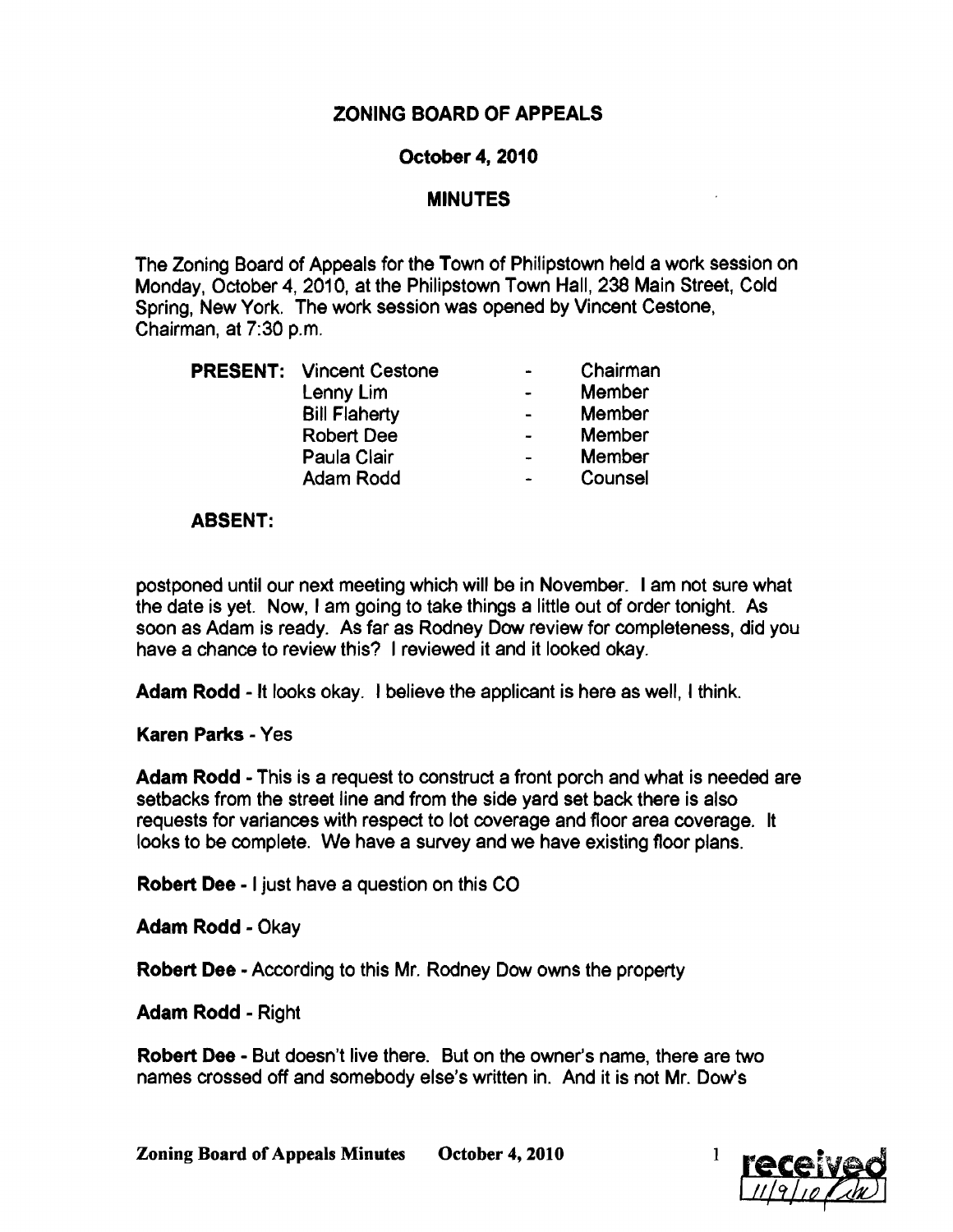Adam Rodd - Well as I understand it and maybe the applicant can speak to it, it is my understanding that Mr. Dow acquired the property in June 17, 2010. So he purchased the property after the C of 0 was issued

Robert Dee - Okay. I just never seen a CO with names crossed off and who wrote that in I guess is my question

Adam Rodd - Well the C of O matches up to the section, block and lot so it is for the subject property

Robert Dee - All right

Adam Rodd - And it is the same address

Robert Dee - Yeah but who wrote the name in I guess is my question

Karen Parks - I am pretty certain Marianne Landolfi did. I got this directly from the file in the Building Department. And she issued, she issues the C of O's with like the title search when a property is transferred. This was attached to one of those. But this came directly from the Building Department file on that property

Robert Dee - Okay. When did you get that?

Karen Parks - It was probably in May

Robert Dee - May. Before he purchased the home

Karen Parks - Yeah. It was right before when he was looking into doing this.

Robert Dee - okay. He doesn't live there though. He purchased it but he doesn't live there, is that correct?

Karen Parks - Not yet. He is intending to.

Vincent Cestone - Okay since we are doing the reviews for completeness, Kyle Good. I actually have to admit that I didn't look at that.

Paula Clair - The applicant put the wrong address on the form. He put his New York City address.

Adam Rodd - We are talking about 85 Lower Station Road

Paula Clair - Right. He just shouldn't have put that address, he put his New York City address in. So it just has to be changed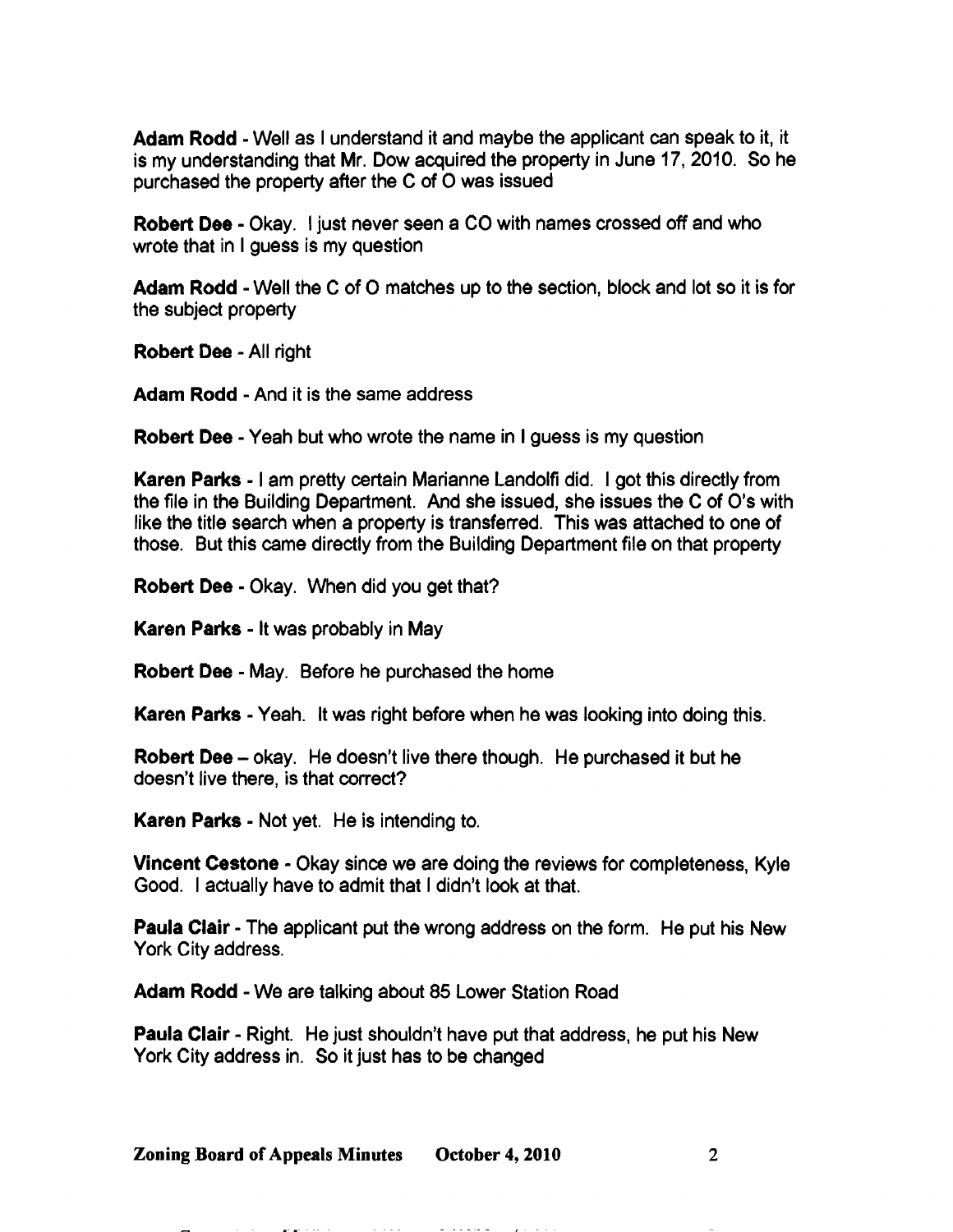Lenny Lim - Oh, both of these are Lower Station Road

Adam Rodd - Looking at Good, this is an application for a variance to the street line setback. The application looks to be complete based upon my review. I did have some issues of darification which we can certainly address at the public hearing about the exact footage that they are asking for and how they computed it. I am sure that can be addressed at the time of the public hearing.

Vincent Cestone - Adam, do we have one that has an engineer stamp on this. This one doesn't have one.

Adam Rodd - This is a submission by Jeff Wilkinson

Vincent cestone - Yes. I just want to make sure that you know. Kim, does the original have

Kim Shewmaker - No. It is not stamped

Adam Rodd - These are, these look to be architectural drawings. So it is something that we can address or perhaps ask for in advance of the November hearing.

Vincent cestone - I don't know if that is enough to postpone, probably not. So what I am going to do, I want to make sure that we get an engineer's drawing and not somebody making one. Because you can get this stuff on the internet and make your own.

Robert Dee - This is Badey and Watson right

Kim Shewmaker - Yes

Vincent cestone - I was talking about the structural drawing.

Robert Dee - Yes I understand.

Vincent Cestone - So, why don't we put it on for the November meeting but Kim can we notify him that he has to bring the original with the stamp on it to show us.

Adam Rodd - So are we looking at the 8th

Vincent Cestone - yes. And depending on what is submitted, this may or may not be our last meeting of the year. Okay. Review of Minutes of September 13<sup>th</sup>. Any additions, changes or corrections? I make a motion to accept them as submitted. Do I have a second.

Bill Flaherty - I'll second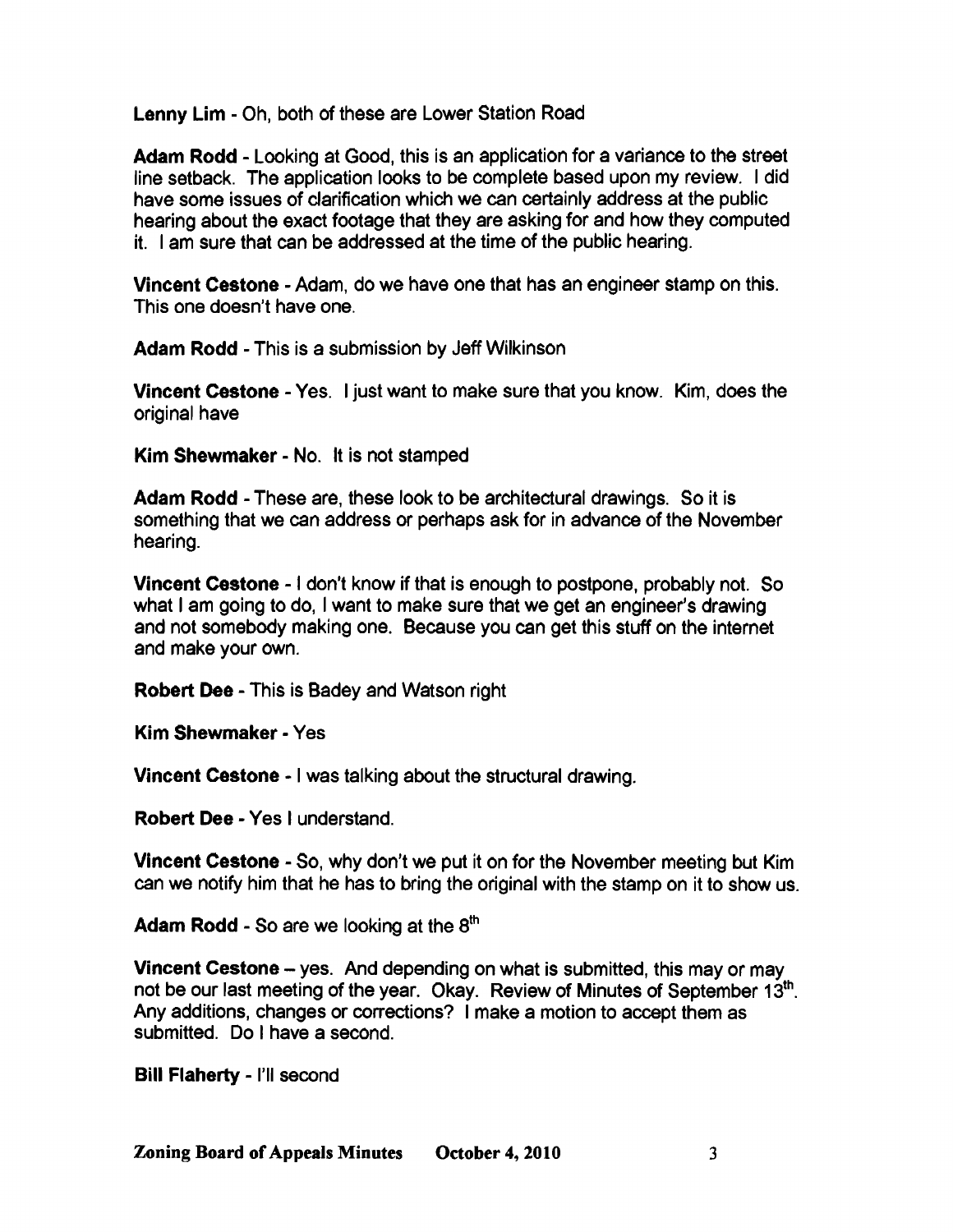Vincent Cestone· All those in favor

All Board Members· Aye

Vincent Cestone - opposed

(No response)

Vincent Cestone • Public hearing for Rodney Dow. Someone to speak for the applicant?

Karen Parks· Hi. My name is Karen Parks and I am here to represent Rodney Dow, the owner of the property. The application before you is to add a front porch to the house which there is currently a small front porch but he would like to remove it and replace it with a new front porch that runs the length of the front of the house as illustrated in my proposed plan. And in doing so we would require a variance to the front yard setback as well as the side yard setback and currently the existing house with its porch exceeds the allowable lot coverage and floor area coverage. So by adding the porch we are increasing that condition.

Vincent Cestone • When was this house built?

Karen Parks - And just to clarify, I looked at my notes, and when I researched the information in the file in the Building Department was August  $19<sup>th</sup>$ . So it was after he purchased the building. According to the assessor's card,

Vincent Cestone • Was it prior to 1957?

Karen Parks - I gather it would be. It is a pretty old house. On the assessor's card it has a note of 1940

Vincent Cestone - Okay. So that's why it is all out of conformity. So it is a preexisting nonconforming structure

Karen Parks - Right.

Vincent Cestone • So in essence you are taking down this little porch what's on the front and you want to make a full width porch

Karen Parks - Yes. I have an up-dated survey. The surveyor just clarifies all the dimensions from all of the corners of the porch to the property line on the survey that I previously submitted it was just the front corner. So I brought that with me tonight just so you have that.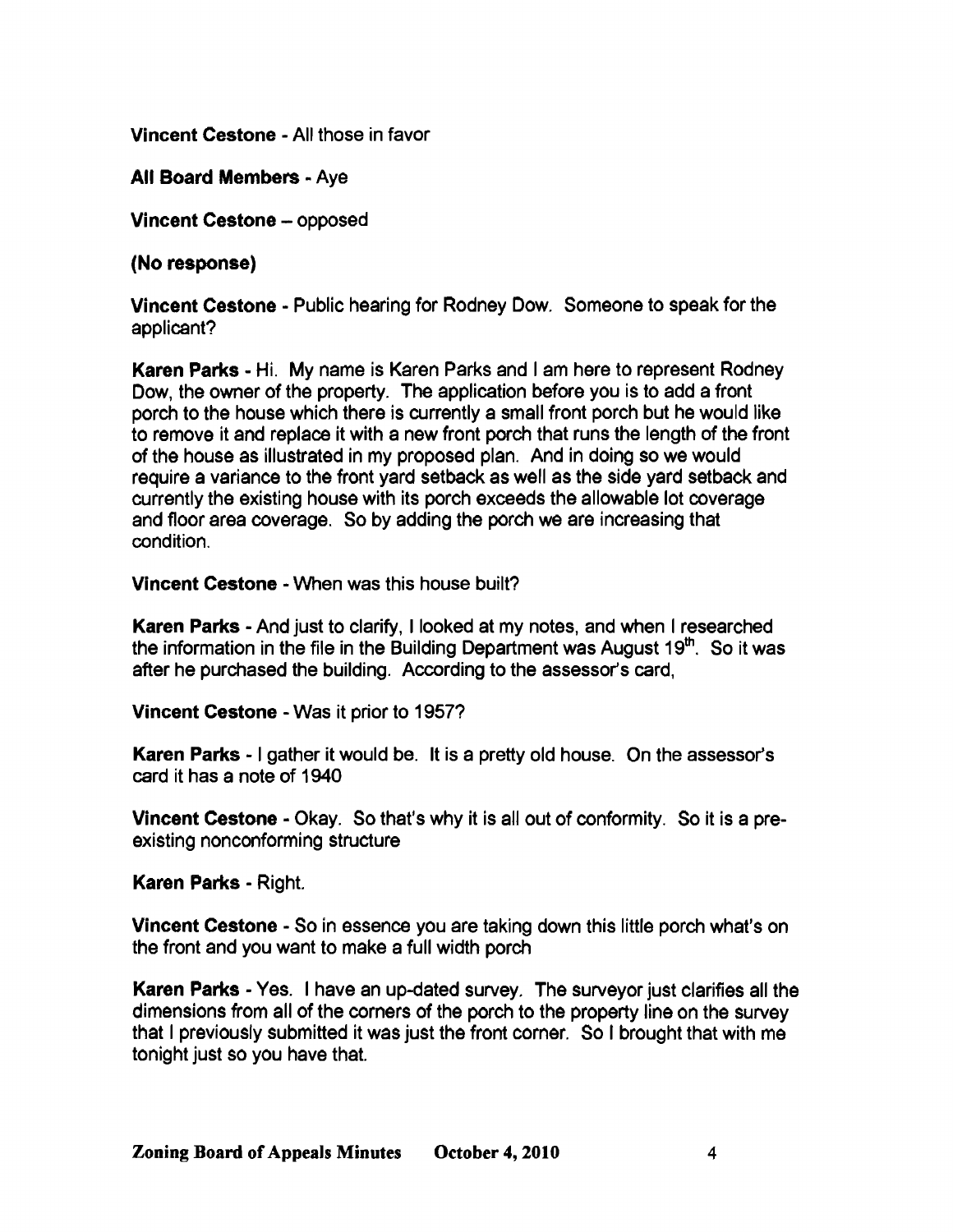Vincent Cestone - That would go with Kim to be in the final record

Karen Parks - Okay. Do you want to look at them while we discuss this. There are seven copies.

Vincent Cestone - Okay good

Karen Parks - The closest corner to the front property line is 4.1 feet.

Lenny Lim - What is it now, that's the proposed. What is it now?

Karen Parks - What is it right now

Lenny lim - Yeah

Karen Parks - Actually can I have one of those copies? The closest right now on the existing porch is 6.12 feet. The closest corner of the new porch would be 4.1 feet from the front. From the side it would be 5.5 feet. The existing dimensions to the side is 5.44 feet. The numbers in the red or the pink are the proposed dimensions on the survey. I also have in the packet that I just gave you on the back are two letters from adjoining property owners in support of this project.

Robert Dee - Can I ask you a question. In your application, question number 2, it says that the grounds which the variance should be granted are, you say the existing house and porch already lie within the required front and side yard setbacks. And the existing structures already exceed the maximum lot coverage and floor area percentage allowed. There is another alternative for construction of the porch without a variance.

Karen Parks - I am sorry. That was a mistake

Lenny Lim - I was going to ask you the same question

Robert Dee - Because if there is another way to do it, then there is no reason to be here

Karen Parks - I am sorry, that was a mis-statement on my part

Robert Dee - Okay

Lenny Lim - Did you write this or did the applicant write it

Karen Parks - I wrote it

Robert Dee· Oh well that was a big one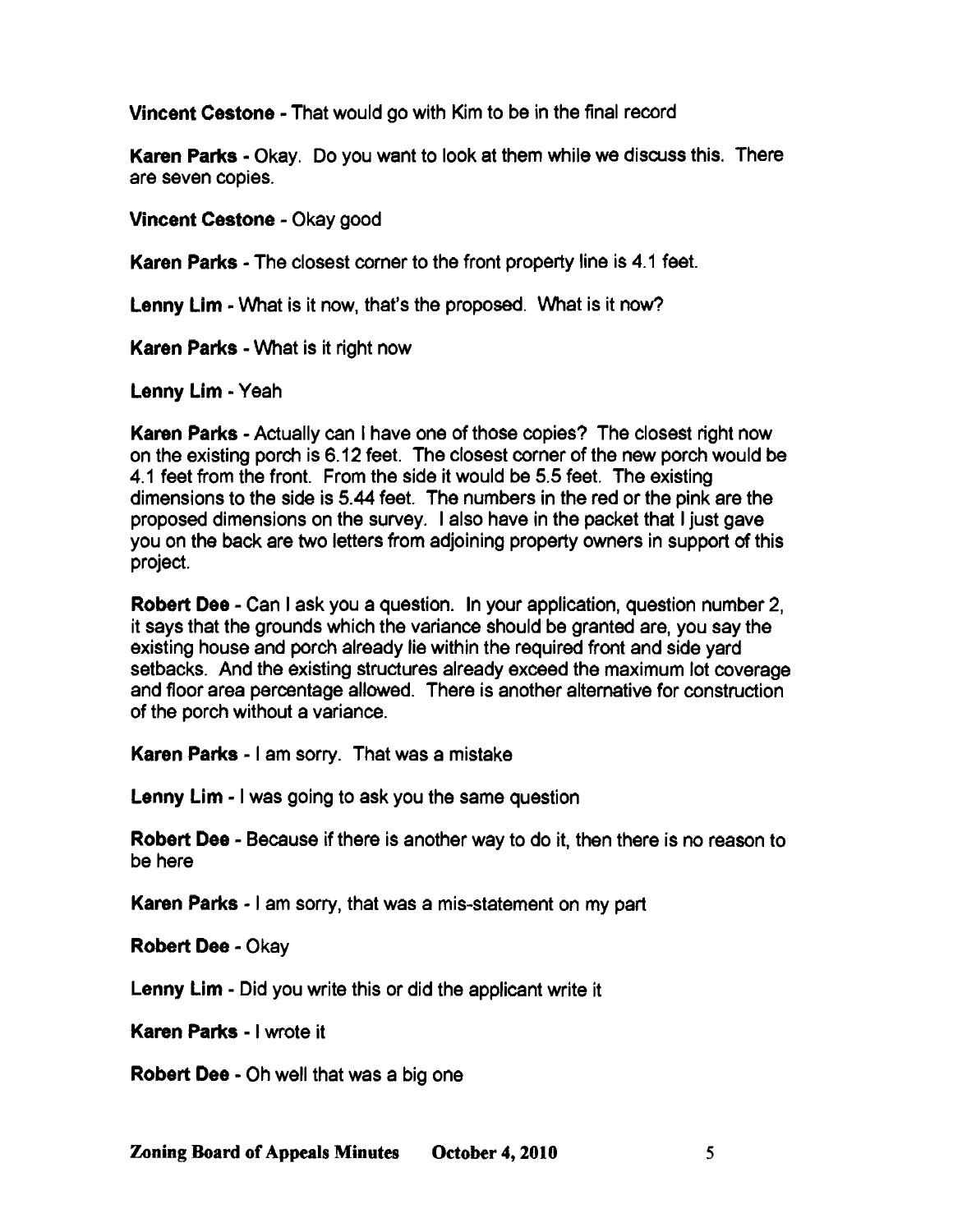Karen Parks - I know.

Paula Clair - You meant there is no other

Karen Parks - Sorry. It is not like me. I am usually very thorough.

Vincent Cestone - The only way she could do it was to rebuild it exactly the same as it was because it is pre-existing nonconforming

Karen Parks - Thank you for pointing that out. It should be there is no alternative. There could be a porch built in the back of the property but the whole concept behind this porch is to enhance the front of the property. In summary we feel that the addition would improve the front of the property and given the proximity of the house to the road now and the adjacent properties proximity from the road that it wouldn't really be a detriment to the neighborhood. And both property owners on either side have written letters in support of the project.

Lenny Lim - But you are coming a lot closer to the road actually

Paula Clair - Only a foot

Lenny Lim - It is 50% closer

Karen Parks - That is because the front property line is not parallel to the house so where the existing porch is now that end of the house is slightly further from the road. So we are increasing the depth of the porch slightly and by the time we get to the far corner of the house because the property line is not parallel to house so it is a little bit closer.

Lenny Lim - Couldn't you have kept it a 6.12

Karen Parks - We couldn't because the property line is not parallel to house as we get to the far right corner of the house the property line is getting closer to the house anyhow. So for example the house on that end itself, without a porch is only 9.85 feet from that property line. Unless we angled the porch

Vincent Cestone - It would be a pie shaped porch

Lenny Lim - How wide is the porch

Karen Parks - 5 feet 4 inches in depth and that is on the floor plan as well as the survey. Subtract the depth of the posts and the railing, the porch itself would be about 4 feet 6 inches inside the railing.

Vincent Cestone - Is this where the road actually is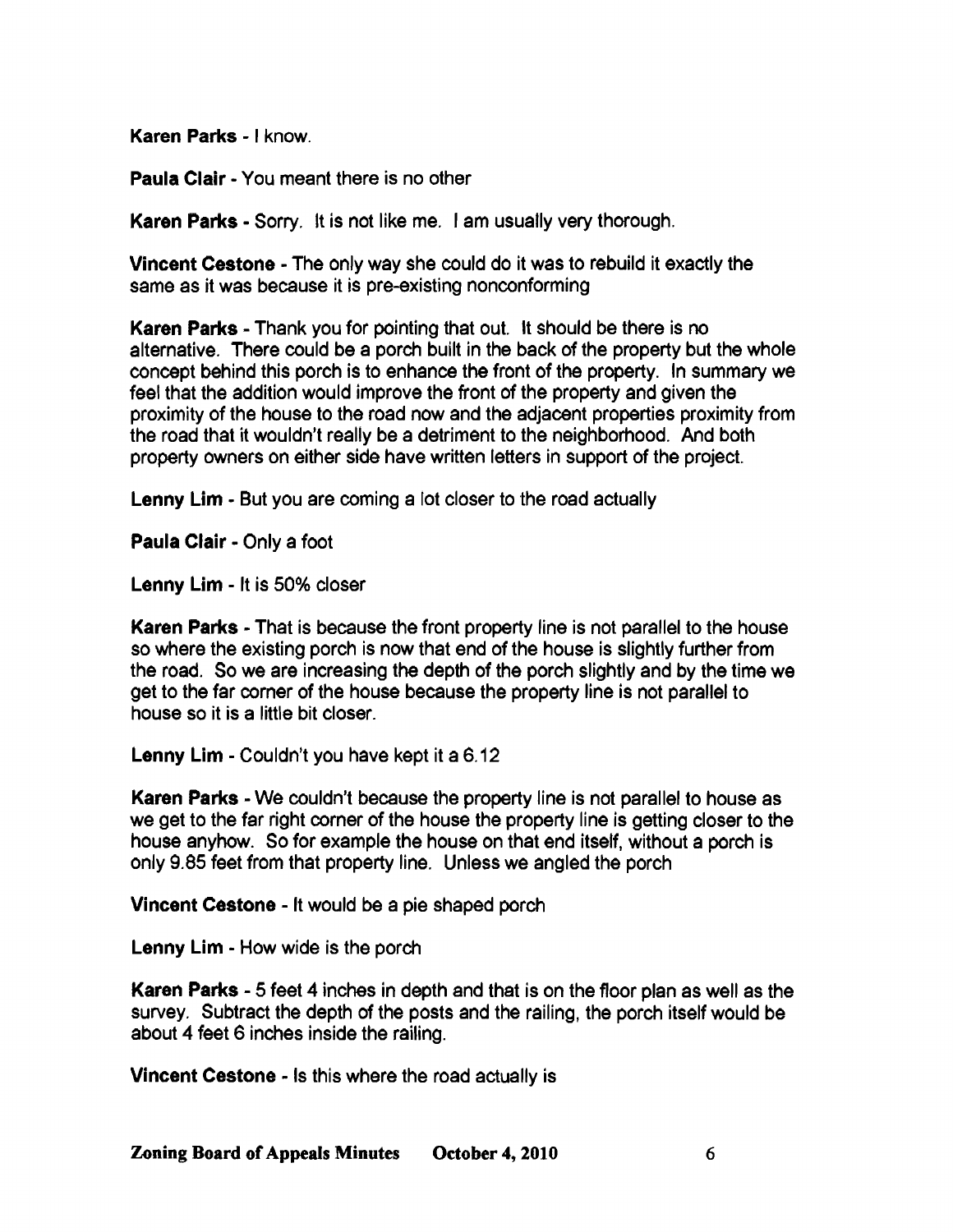Karen Parks - The road is right along the property line. It is a kind of faded gray line so you can see the property line

Robert Dee· So you are extending it to the width of the house

Karen Parks - Correct. Just shy of the width. If you look on drawing A-1 it pulls in. The width of the house is approximately 22 feet, so we are pulling it in just shy of the width

**Robert Dee** - right. It is 26  $\frac{1}{2}$ ; 6 inches on each side. Okay.

Vincent Cestone - Any more questions from the board?

Lenny Lim • I've got one. What does MSRW mean on this? What is that?

**Karen Parks - M**asonry Retaining Wall.

Lenny Lim - Is that it? I was just curious as to what it meant

Karen Parks - I didn't do the survey. I am not the surveyor but I know from being at the property that that is what they are.

Lenny Lim - Okay.

Karen Parks - They are retaining walls. So I am assuming that the MS is masonry

Lenny Lim • Okay

Karen Parks - But I will confirm that if you would like. The property actually steps down in the back lawn so those retaining walls allow there to be

Vincent Cestone • Any more questions from the board? I would say any questions from the audience but other than the Town Board Representative, there is no one in the audience. Unless you want to say something. I make a motion to close the public hearing. Do I have a second?

Bill Flaherty - I'll second

Vincent Cestone - All those in favor

All Board Members  $-$  aye

Vincent Cestone • Opposed?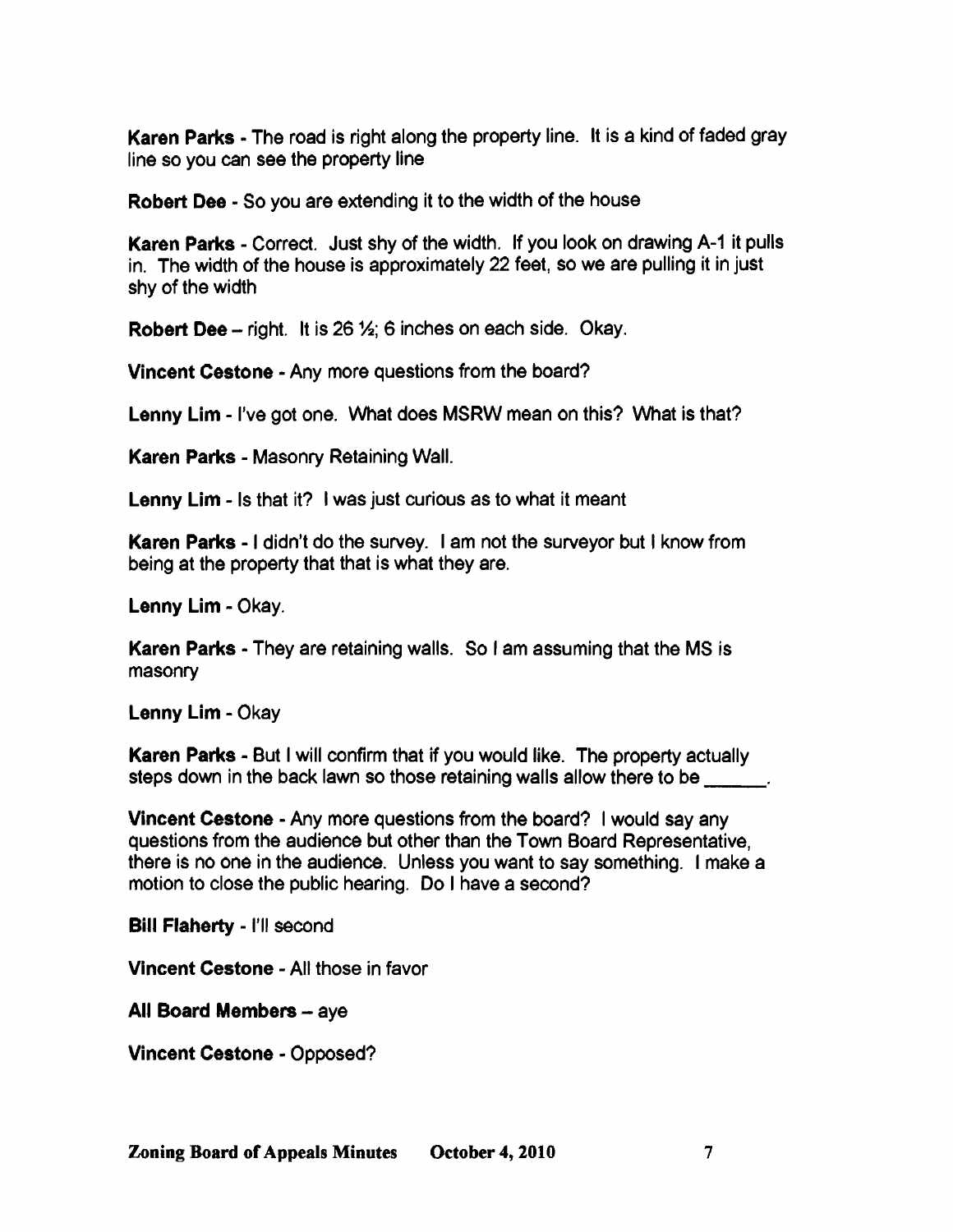## (No response)

Vincent cestone - Do we want to vote tonight? Anybody against voting tonight? Okay in that case, roll call vote. Bill?

Bill Flaherty • I vote to approve even though the variances are rather substantial. Particularly more than I am accustom to looking at. But I think it is an improvement overall in the aesthetic of the house itself and you are increasing the resale value as well. So I approve.

Vincent Cestone • Paula?

Paula Clair· I approve also on the basis that it is pretty much on the same basis as Bill said. Although it is a foot more into the setback, I think that the disadvantages of that are overcome by the advantages of the better aesthetics and it seems the neighbors feel the same way.

Vincent Cestone· Len?

Lenny Lim - I vote in favor.

Vincent Cestone • Bob?

Robert Dee - I vote in favor.

Vincent Cestone • And I vote in favor and the reason why I vote in favor is that this is not a major thoroughfare. It is not like it is Route 9 or 90, being that close I don't think there is going to be any safety issues so I vote in favor

Karen Parks - Thank you

Vincent Cestone • Any old business? I make a motion to close meeting

Lenny Lim - Second

**Vincent Cestone - All those in favor** 

All Board Members· aye

NOTE: These Minutes were prepared for the Zoning Board of Appeals and are subject to review, comment, emendation and approval thereupon.